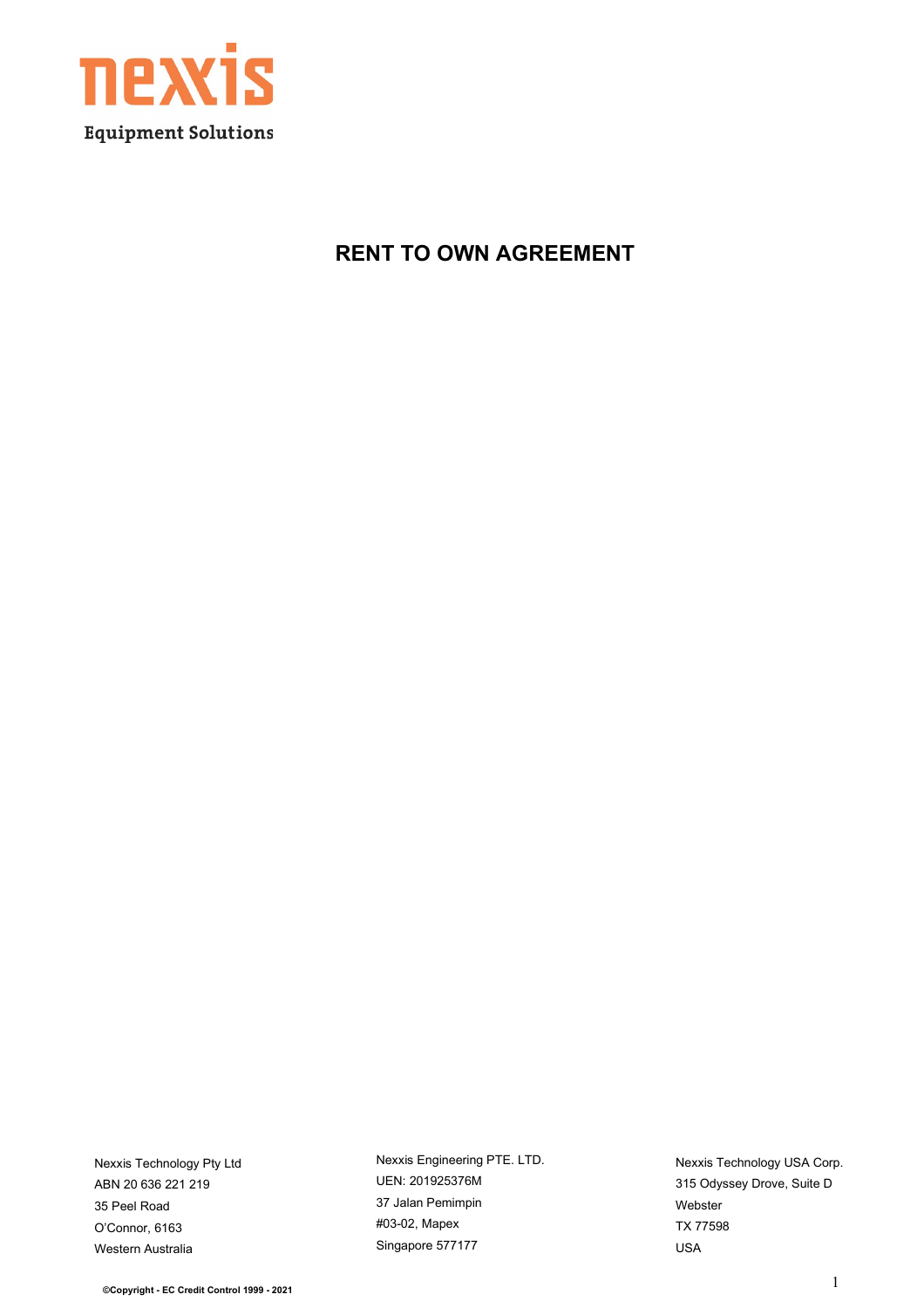### **Table of contents**

| 1              | Acceptance                                   | Page 3 |
|----------------|----------------------------------------------|--------|
| $\overline{2}$ | <b>Charges and Payment</b>                   | Page 3 |
| 3              | Delivery and Return of Equipment             | Page 3 |
| 4              | Customer's Responsibilities                  | Page 3 |
| 5              | Risk and Insurance                           | Page 4 |
| 6              | Title                                        | Page 4 |
| 7              | Rent to Own                                  | Page 5 |
| 8              | Personal Property Securities Act 2009 (PPSA) | Page 5 |
| 9              | Sub-Leasing                                  | Page 5 |
| 10             | Liability                                    | Page 6 |
| 11             | Default & Consequences of Default            | Page 6 |
| 12             | Termination                                  | Page 7 |
| 13             | Privacy Act 1988                             | Page 7 |
| 14             | Change in Control                            | Page 7 |
| 15             | General                                      | Page 7 |
| 16             | Definitions                                  | Page 8 |
|                | <b>Execution Clause</b>                      | Page 9 |
|                |                                              |        |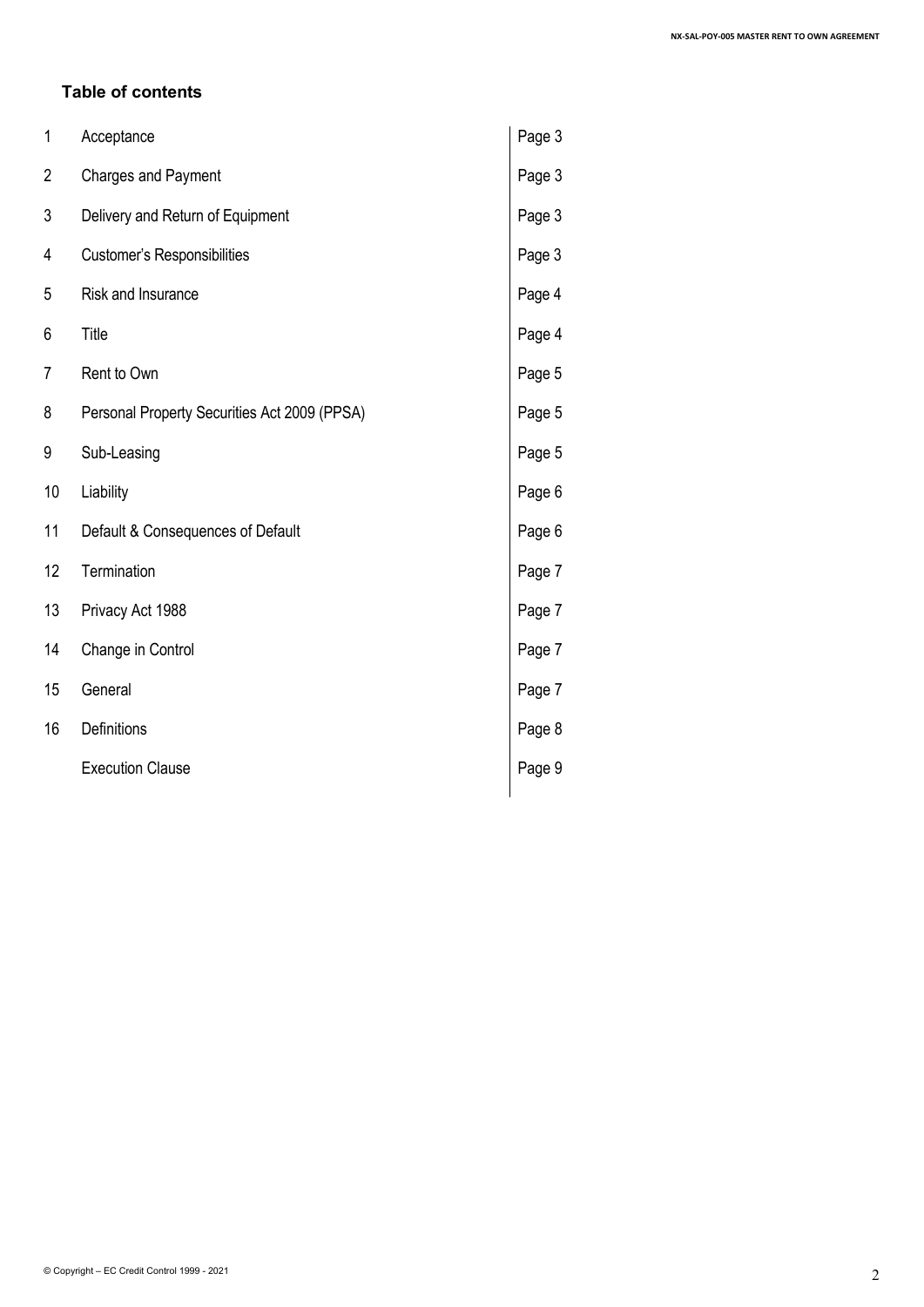**The lease of the Equipment, and any subsequent purchase thereof, is subject always to this Contract, which constitutes the full agreement between the contracting parties. Please read these terms and conditions carefully before signing the Contract. Nexxis may, at its sole discretion, decline to rent the Equipment to the Customer.**

# **1. Acceptance**

- This Contract provides for the terms and conditions of each rental to own agreement. Each Quotation shall not constitute a separate rental agreement, but shall be read together with, and form part of, this Contract, incorporating all of the provisions hereof.
- 1.2 The Customer is taken to have exclusively accepted, and is immediately bound, jointly and severally, by this Contract, when this Contract is duly signed by both parties, or if the Customer accepts Delivery.

# <span id="page-2-2"></span>**2. Charges and Payment**

- At Nexxis' sole discretion the Charges shall be either:
	- (a) as indicated on any invoice provided by Nexxis to the Customer for the supply of Equipment; or
	- (b) Nexxis' quoted Charges (subject to clause [2.2\)](#page-2-0) which will be valid for the period stated in the Quotation, or otherwise for a period of thirty (30) days.
- <span id="page-2-0"></span>2.2 Nexxis reserves the right to change the Charges:
	- (a) in the event of a variation to the Quotation. Any variation from the specifications of the Equipment (including, but not limited to, any variation as a result of additional Equipment required, or as a result of increases to Nexxis due to fluctuations in currency exchange rates between the country of rental and/or sale and the country of source – where Equipment has been sourced from outside the country of rental and/or sale) will be charged for on the basis of the Quotation and will be shown as variations on the invoice; and
	- (b) to include the cost of any maintenance requested by the Customer where the warranty under clause 10 does not apply.
- 2.3 At Nexxis' sole discretion:
	- (a) a non-refundable deposit may be required; and
	- (b) a cancellation fee may be may apply where the Equipment has been reserved by booking and the Customer cancels the booking without reasonable notice, or fails to take Delivery.
- 2.4 Time for payment for the Equipment being of the essence, the Charges will be payable by the Customer on the date/s determined by Nexxis, which may be:
	- (a) on, or before, Delivery; or
	- (b) by way of instalments, in accordance with any payment schedule specified by Nexxis in writing; or
	- (c) the date specified on any invoice or other form as being the date for payment; or
	- (d) failing any notice to the contrary, the date which is fourteen (14) days following the date of any invoice furnished to the Customer by Nexxis.
- 2.5 Payment may be made by cash, bank cheque, electronic/on-line banking, credit card (plus a surcharge of up to two percent (2%) of the transaction), PayPal, or by any other method as agreed to between the parties.
- 2.6 Unless expressly included, the Charges do not include, and the Customer shall be responsible for the payment of, all costs, taxes, duties, imposts and expenses that arise, or are incurred, by virtue of this Contract, including any stamp duty (or like, or similar duty), any Goods and Services Tax or Value Added Tax (or taxes in the manner or nature thereof), any rental tax or tax on rentals, any customs duties and tariffs applicable to the country where the Equipment has been sourced from.
- 2.7 Where the Customer has given a credit card or account debit authority, Nexxis is hereby authorised to debit the Charges (and other associated fees and charges payable by the Customer under this Contract) to the Customer's credit card or account, as the applicable amounts become due.
- 2.8 The Customer shall not be entitled to set off against, or deduct from the Charges, any sums owed (or claimed to be owed) to the Customer by Nexxis, nor to withhold payment of any invoice because part of that invoice is in dispute.
- 2.9 Receipt by Nexxis of any form of payment other than cash shall not be deemed to be payment until that form of payment has been

honoured, cleared or recognised, and until then Nexxis' rights and ownership in relation to the Equipment, and this Contract, shall continue.

2.10 Unless otherwise agreed to between the parties, any monies received from the Customer shall be applied firstly in reduction of any outstanding Charges and interest, and secondly on account of any Charges for the purchase of the Equipment.

# **3. Delivery and Return of the Equipment**

- Delivery is taken to occur at the time that: (a) the Customer (or the Customer's nominated carrier) takes possession of the Equipment at Nexxis' nominated address (as specified by Nexxis). The Equipment must be collected within seven (7) days of Nexxis notifying the Customer that the Equipment is ready for collection. Following any failure of the Customer to collect the Equipment within this timeframe, Nexxis will arrange Delivery to the Customer as per subclaus[e \(b\);](#page-2-1) or
	- (b) Nexxis arranges (with its nominated carrier) for the Equipment to be delivered to the Customer's nominated address, even if the Customer is not present at the address, and all related costs of Delivery shall be payable by the Customer, in addition to the Charges. If no address for Delivery is forthcoming from the Customer, the Customer will be liable for all storage costs and any consequential loss or damage arising from the delay in effecting Delivery.
- <span id="page-2-1"></span>3.2 Nexxis shall not be responsible for any damage to, or loss of, the Equipment whilst the Equipment is being delivered to the Customer.
- 3.3 Nexxis may deliver the Equipment in separate instalments. Each separate instalment shall be invoiced and paid in accordance with the provisions in this Contract.
- 3.4 Any time or date given by Nexxis to the Customer is an estimate only. The Customer must still accept Delivery, even if late, and Nexxis will not be liable for any loss or damage incurred by the Customer as a result of Delivery being late.
- 3.5 Return of the Equipment by the Customer is solely the Customer's expense and risk, even if arranged by Nexxis, and shall be to the address specified in the Quotation for return.
- 3.6 The Customer shall ensure that the Equipment is returned to Nexxis complete (with all accessories), undamaged and clean of all foreign matter, and will not have any information contained in, or associated with, it which would, if received by Nexxis or any other party, be in breach of State, Territory or Federal privacy laws.
- 3.7 Equipment returned to Nexxis before 9:00am on any business day will be deemed to have been received on the previous calendar day. Equipment received after 9:00am on any business day will be recorded as received on that business day.
- 3.8 Equipment not returned on time, and in accordance with this Contract, will be subject to a continuance of the Charges until return of the Equipment has been accepted by Nexxis.
- 3.9 Where it is agreed between the parties that the return of the Equipment is to be effected by Nexxis' collection thereof, Nexxis will arrange to collect the Equipment within a reasonable period after requested by the Customer to do so, and the Customer agrees to maintain the responsibility for the Equipment whilst it is awaiting such collection.

### **4. Customer's Responsibilities**

- 4.1 The Customer must inspect the Equipment on Delivery to ensure that the Equipment has been received in clean and good working order and that it complies with its description, is in merchantable condition and is fit for the Customer's purpose.
- 4.2 The Customer warrants that the Customer's vehicle is suitable for towing the Equipment (where required).
- 4.3 Subject to clause 7 and until title legally passes to the Customer pursuant to this Contract, the Customer shall: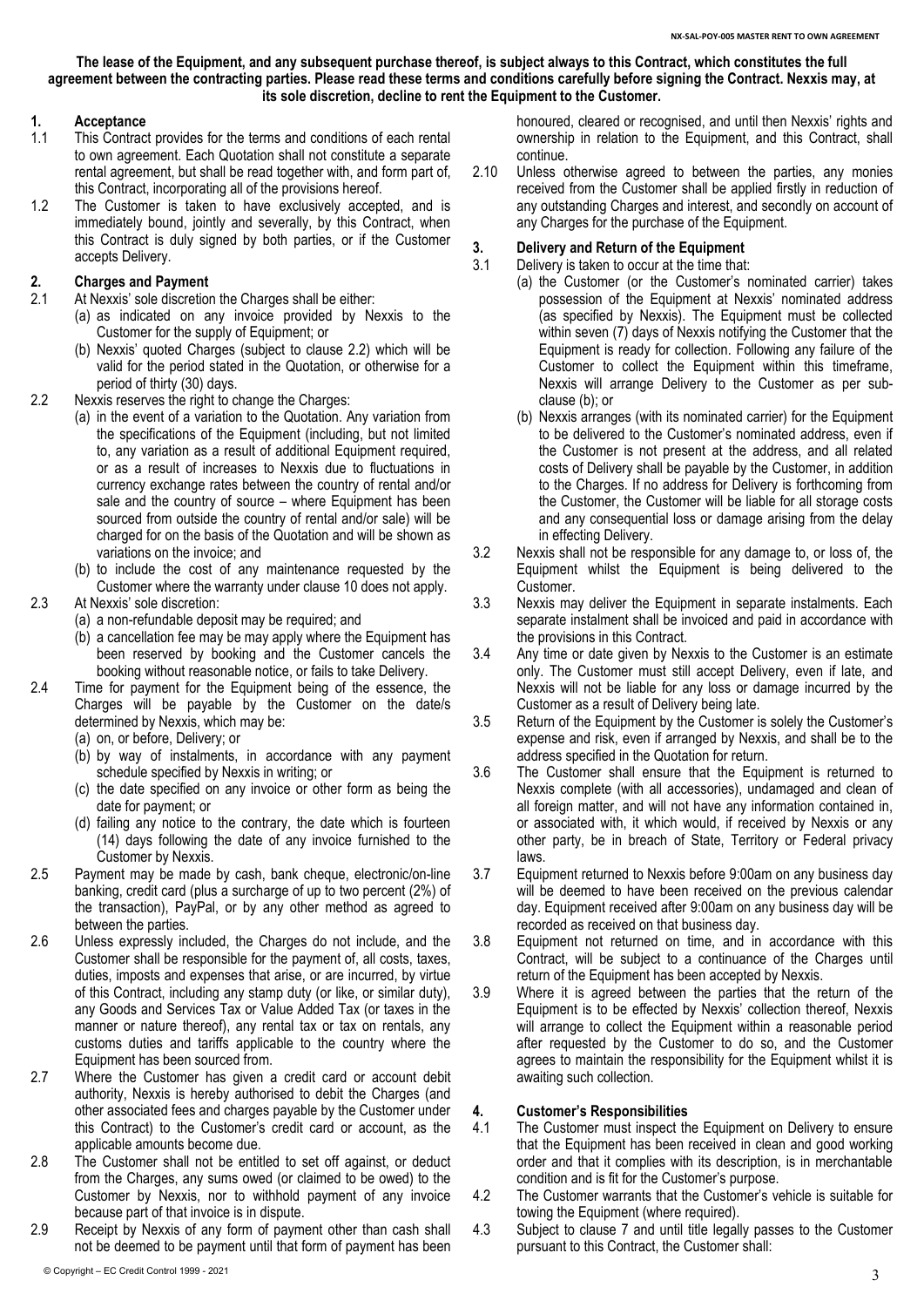- (a) in respect of the Equipment, comply with all State, Territory and Federal laws, including the compliance with all occupational health and safety laws and regulations relating to the use of the Equipment, and associated operations;
- (b) permit Nexxis, its agents or servant, to enter the premises where the Equipment is located at all reasonable times in order to inspect and/or carry out repairs to the Equipment, and
- (c) be responsible for advising Nexxis of any need for the recalibration of the Equipment.
- 4.4 In the event the Equipment is returned to Nexxis and title does not pass to the Customer, the Equipment, when returned to Nexxis, will not have any ifnormation contained in, or associated with it. which would, if received by Nexxis or any other party, be in breach of State, Territory or Federal privacy laws.

4.5 *Use, Operation and Maintenance*

- The Customer shall:
	- (a) notify Nexxis immediately of the full circumstances of any mechanical breakdown or failure of the Equipment, or accident involving the Equipment (including where the Equipment does not operate properly). The Customer is not absolved from the requirements to safeguard the Equipment by giving such notification, and must request instruction from Nexxis before taking any actions;
	- (b) use the Equipment in a careful and proper manner, and for its intended purpose only, and not interfere, tamper with, repair, alter, modify or make additions to the Equipment (including, but not limited to, altering, modifying or removing any sticker or Nexxis identification from the Equipment), or let anyone else do so, without the prior written consent of Nexxis;
	- (c) utilise the Equipment for its business purposes only (and not for any illegal purpose), and not permit the Equipment (or any part thereof) to be used by any other party and/or for any other purpose without the express permission of Nexxis;
	- (d) ensure that all persons operating or installing the Equipment are instructed in its safe and proper use, and (where required) hold valid proof of training, or hold a valid driver's licence, operating licence or permit valid for the type/class of the Equipment;
	- (e) operate, maintain, store and transport the Equipment in a careful and proper manner, and:
		- (i) (where required) strictly in accordance with any instruction and recommendation provided by Nexxis and the manufacturer, and with due care and diligence; and
		- (ii) keep the Equipment in a safe and proper location at the nominated address for Delivery, as specified in the Quotation, unless prior written permission has been obtained from Nexxis to relocate the Equipment elsewhere;
	- (f) if Equipment is returned to Nexxis:
		- (i) pay to Nexxis, on request, the reasonable costs of consumables provided by Nexxis which have been used by the Customer up to the date the Equipment is returned to Nexxis; and
		- (ii) ensure that the Equipment is returned to Nexxis clean of all foreign matter, or agrees to a reasonable cleaning fee being charged by Nexxis; and
	- (g) be responsible for advising Nexxis of any need for the maintenance or recalibration of the Equipment. Subject to the warranty under clause 10, Nexxis shall, at its expense and when it deems necessary, provide maintenance of, and recalibration for, the Equipment, and shall, in the event of any Defect in the Equipment through no fault of the Customer, use its best endeavours to expeditiously repair or replace the Equipment. Nexxis may, at its sole and absolute discretion, and for such length of time as it deems expedient, replace Equipment with another of such type or model as shall for the time being available, and the substitution equipment shall be subject to the terms and conditions of this Contract.

# **5. Risk and Insurance**

The Equipment shall at all times, whilst in the care, custody or control of the Customer, be at the sole risk of the Customer.

- 5.2 The Customer agrees with Nexxis that the use of Equipment carries with it dangers and risks of injury, and the Customer agrees to accept all dangers and risks.
- 5.3 Nexxis does not provide insurance cover for the Equipment; if the Customer requires insurance, it must provide all relevant details to Nexxis on the Quotation, and all related costs and charges will be payable by the Customer.
- 5.4 The Customer will assume all risks and liabilities for, and in respect of, the Equipment, and for all injuries to, or deaths of, persons, and any damage to property howsoever arising from the Customer's possession, use, maintenance, repair, storage or transport of the Equipment.
- 5.5 The Customer will be responsible for any loss, theft, damage or destruction to the Equipment (howsoever caused, but excluding fair wear and tear) during the Rental Period, and without limiting the generality of the foregoing, whether or not such loss, theft or damage is attributable to any negligence, failure or omission of the Customer.
- 5.6 The Customer shall pay to Nexxis the remainder of the Charges in the event the Equipment is lost, stolen, destroyed or damaged beyond repair.
- 5.7 In the event title in the Equipment does not pass from Nexxis to the Customer, and the Equipment is returned to Nexxis:
	- (a) in respect of damage or loss of the Equipment, or failure to return all of the Equipment (which may render the Equipment unusable), the Rental Period shall continue and the Customer shall continue to pay the Charges until the Equipment has been returned or repaired, or the Customer has paid the replacement cost of the Equipment and/or accessories;
	- (b) if the Equipment shall require repair, recalibration or replacement as a result of the Customer's use of the Equipment, the Customer shall bear the cost of any such repair, recalibration or replacement (including any freight charges, where occasioned). The Customer is not authorised to pledge Nexxis' credit for repairs to the Equipment, or to create a lien over the Equipment in respect of any repairs;
	- (c) the Customer indemnifies Nexxis for all loss or damage suffered as a consequence of such damage or loss to, or failure to return, the Equipment and accessories; and
	- (d) the Customer shall pay to Nexxis:
		- (i) a reasonable calibration and refurbishing fee in the event that ownership labels, calibration seals or anti-tamper notices affixed to the Equipment are removed or defaced;
		- (ii) together with a fee determined by Nexxis, the cost of any item, article, accessory, consumable, document or thing supplied in conjunction with the Equipment (including operation manuals) not returned to Nexxis on cessation of the Rental Period; and
		- (iii) a reasonable cleaning fee in the event the Equipment is returned in an untidy state.

# **6. Title**

Subject to clause 7, property and title in the Equipment remains with Nexxis, and the Customer:

- (a) is only a bailee of the Equipment on the terms and conditions set out in this Contract, and has no right, title, estate or interest in the Equipment, and must return the Equipment to Nexxis on request; and
- (b) shall not agree, offer or purport to grant (or actually grant) any encumbrance over (or in connection with) the Equipment, assign this contract, or otherwise to deal with the Equipment or conceal the Equipment, or remove the Equipment from the State without the express prior written consent of Nexxis (which Nexxis may withhold in its absolute discretion). For the purposes of this Contract, encumbrance means any mortgage, lien (including a lien in respect of any repairs to the Equipment), charge, bill of sale, option title, retention, pledge (including pledging Nexxis' credit in connection with the Equipment), claim, restriction, condition, overriding interest, security interest pursuant to the PPSA, or other encumbrance.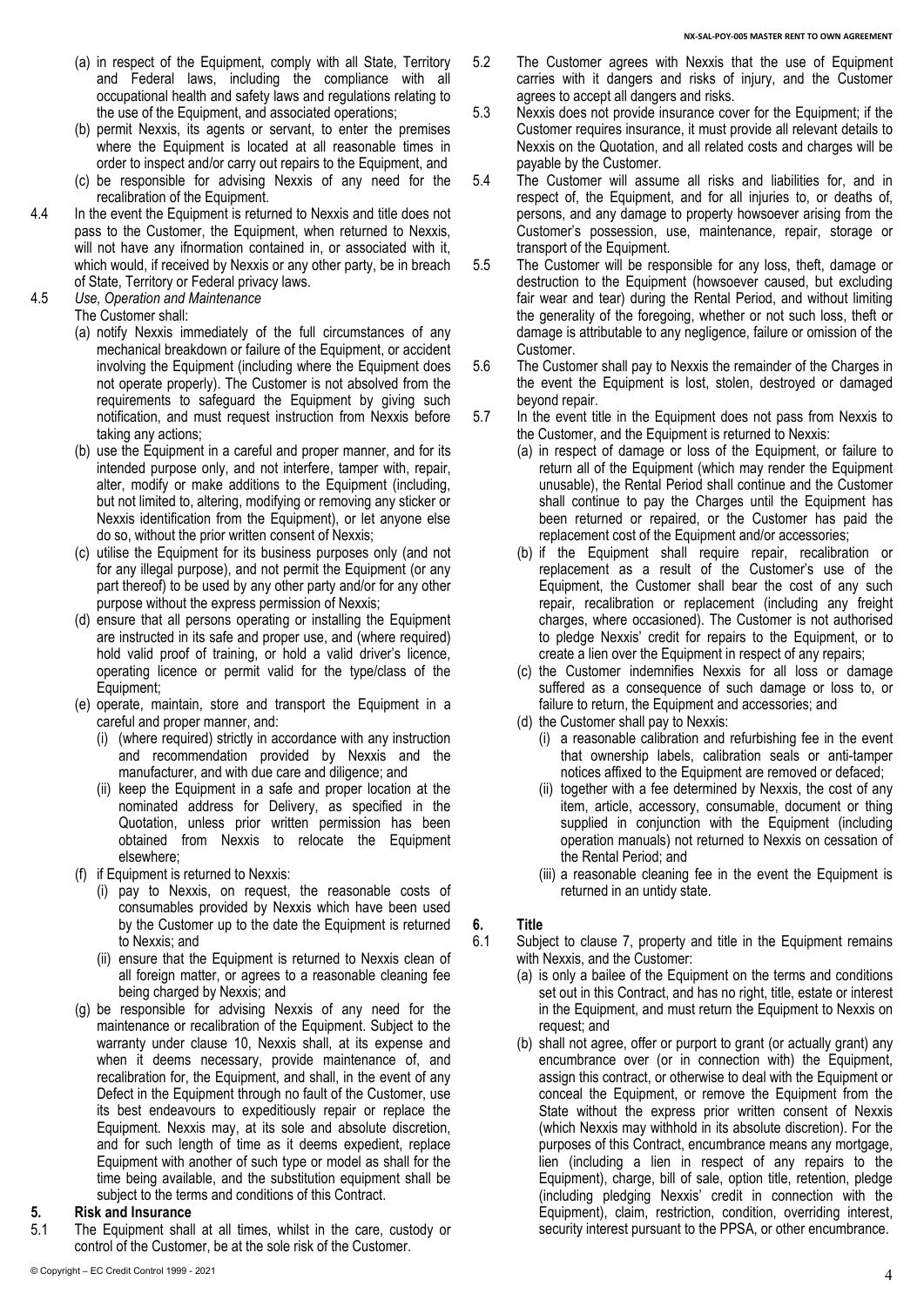6.2 Subject to clause 7.1, where the Customer fails to return the Equipment to Nexxis, pursuant to clause 11.1(a), the Customer consents to Nexxis (or its servants and agents) to enter (as an invitee of the Customer) upon and into land and premises owned, occupied or used by the Customer (or any other premises where the Equipment is located), using such force as is necessary, to take possession of the Equipment. The Customer must provide Nexxis with all reasonable assistance in order to locate and collect the Equipment. If the Equipment is not available for collection at the nominated location, date and/or time, the Customer will be liable for any additional costs Nexxis may incur as a result thereof. Nexxis will not be liable for any damage to property caused by any person collecting the Equipment pursuant to this clause.

# **7. Rent to Own**

- <span id="page-4-0"></span>Upon (or before) the expiry of the Rental Period, or, where no expiry date has been specified on the Quotation, the return of the Equipment to Nexxis, both parties may agree to the Customer's purchase of the Equipment. In such event, the parties agree that the property in the Equipment shall not pass to the Customer until, and unless, and provided that:
	- (a) the Customer has paid Nexxis all monies owing to Nexxis under this Contract, including any outstanding Charges; and
	- (b) no Default exists; and
	- (c) the Customer has met all of its other obligations to Nexxis under this Contract.
- 7.2 Until ownership of the Equipment passes to the Customer in accordance with clause [7.1,](#page-4-0) the Customer's obligations under clause [11.1](#page-5-0) shall continue, and it is agreed between the parties that:
	- (a) the Customer holds the benefit of the Customer's insurance of the Equipment on trust for Nexxis, and must pay to Nexxis the proceeds of any insurance in the event of the Equipment being lost, damaged or destroyed;
	- (b) the Customer must not sell, dispose, or otherwise part with possession of the Equipment other than in the ordinary course of business and for market value. If the Customer sells, disposes or parts with possession of the Equipment, then the Customer must hold the proceeds of any such act on trust for Nexxis and must pay or deliver the proceeds to Nexxis on demand; and
	- (c) Nexxis may commence proceedings to recover the Charges, notwithstanding that ownership of the Equipment has not passed to the Customer.

# **8. Personal Property Securities Act 2009 ("PPSA")**

- In this clause "financing statement", "financing change statement", "security agreement", and "security interest" has the meaning given to it by the PPSA.
- 8.2 Upon assenting to this Contract, in writing, the Customer acknowledges and agrees that this Contract constitute a security agreement for the purposes of the PPSA and creates a security interest in:
	- (a) all Equipment that has previously been supplied (if any), and that will be supplied in the future, by Nexxis to the Customer; and
	- (b) all the Customer's present and after acquired property being a charge, including anything in respect of which the Customer has at any time a sufficient right, interest or power to grant a security interest in for the purposes of securing repayment of all monetary obligations of the Customer to Nexxis for services – that have previously been provided (if any), and that will be provided in the future, by Nexxis to the Customer.
- 8.3 The Customer undertakes to:
	- (a) indemnify, and upon demand reimburse, Nexxis for all expenses incurred in registering a financing statement, or financing change statement, on the Personal Property Securities Register established by the PPSA, or releasing any registration made thereby; and
	- (b) not register, purport to register, or permit to be registered a financing statement, or financing change statement (including

any in favour of a third party), in respect of the Equipment, without the express written consent of Nexxis.

- 8.4 The Customer acknowledges and agrees that Nexxis may register its security interest as a PMSI.
- 8.5 To the extent that Chapter 4 of the PPSA applies to the security interest under this Contract, the following provisions of the PPSA do not apply, and for the purposes of section 115 of the PPSA are 'contracted out' of this Contract is respect of all goods to which that section can be applied: section 96 (retention of accession), section 121(4) (notice to grantor), section 125 (obligations to dispose of or retain collateral), section 130 (notice of disposal to the extent it requires Nexxis to give notice to the Customer), section 129(2) and 129(3), section 132(3)(d) (contents of statement of account after disposal), section 132(4) (statement of account if not disposal), section 135 (notice of retention), section 142 (redemption of collateral) and section 143 (re-instatement of security agreement).
- 8.6 The following provisions of the PPSA confer rights on Nexxis: section 123 (seizing collateral), section 126 (apparent possession), section 128 (secured party may dispose of collateral), section 129 (disposal by purchase) and section 134(1) (retention of collateral). The Customer agrees that in addition to those rights, Nexxis shall, in the event of a Default, have the right to seize, purchase, take possession (or apparent possession), retain, deal with or dispose of any goods, not only under those sections, but also as additional and independent rights, under this Contract, and the Customer agrees that Nexxis may do so in any manner it sees fit, including (in respect of dealing and disposal) by private or public sale, lease or licence.
- 8.7 Unless otherwise agreed to in writing by Nexxis, the Customer waives its right to receive a verification statement in accordance with section 157 of the PPSA.
- 8.8 Both parties agree not to disclose information of the kind that can be requested under section 275(1) of the PPSA. The Customer must do everything necessary on its part to ensure that section 275(6)(a) of the PPSA continues to apply. The agreement in this sub-clause is made solely for the purposes of allowing Nexxis the benefit of section 275(6)(a), and Nexxis shall not be liable to pay any damages (or other compensation), or be subject to injunction, if Nexxis breaches this sub-clause.
- 8.9 The Customer unconditionally ratifies any actions taken by Nexxis under clauses 8.3 to 8.8.
- 8.10 Subject to any express provisions to the contrary (including those contained in this clause 8), nothing in this Contract is intended to have the effect of contracting out of any of the provisions of the PPSA.
- 8.11 Only to the extent that the Lease Term exceeds six (6) months (with the right of renewal) shall this clause 8 apply, and this Contract a security agreement for the purposes of PPSA generally, and in particular section 20.

### <span id="page-4-1"></span>**9. Sub-Leasing**

- 9.1 The Customer must not lease, sub-lease, bail or otherwise give possession ("Sub-Lease") of the Equipment to any other party without the express prior written consent of Nexxis (which Nexxis may withhold in its absolute discretion). Any such Sub-Lease agreed to by Nexxis must comply with the following conditions:
	- (a) the Sub-Lease must be in writing in a form acceptable to Nexxis and must be expressed to be subject to the rights of Nexxis under this Contract;
	- (b) the Customer may not vary the Sub-Lease without the prior written consent of Nexxis (which Nexxis may withhold in its absolute discretion);
	- (c) the Customer must ensure that Nexxis is provided (at all times) with up-to-date information regarding the Sub-Lease, including the identity of the sub-leasee, the terms of, and state of, accounts and payment under the Sub-Lease, and the location and condition of the Equipment;
	- (d) the Customer must take all steps (including registration under the PPSA) as may be required to: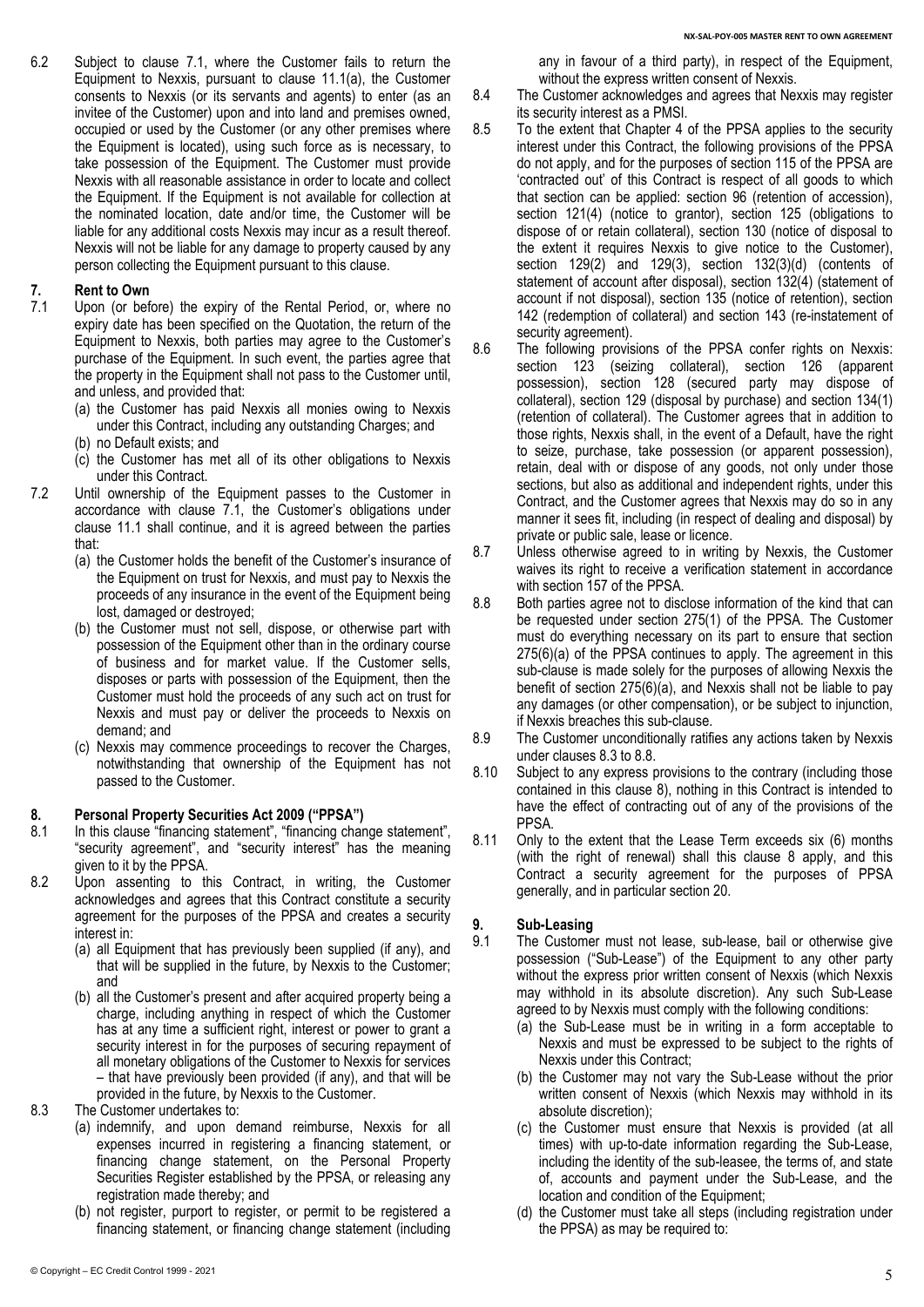- (i) ensure that any security interest arising under, or in respect of, the Sub-Lease is enforceable, perfected and otherwise effective under the PPSA;
- (ii) enabling the Customer to gain (subject always to the rights of Nexxis) first priority (or any other priority agreed toi by Nexxis in writing) for the security interest; and
- (iii) enabling Nexxis and the Customer to exercise their respective rights in connection with the security interest; and
- 9.2 Nexxis may recover from the Customer the cost of doing anything under this claus[e 9,](#page-4-1) including registration fees (as per clause 8.3).

# **10. Liability**

- Under applicable State, Territory and Commonwealth Law (including, without limitation the Competition and Consumer Act 2010 and the Fair Trading Act applicable to the State or Territory), certain statutory implied guarantees and warranties (including, without limitation the statutory guarantees under the Competition and Consumer Act 2010 or the Fair Trading Act applicable to the State or Territory) may be implied into this Contract ("Non-Excluded Guarantees"). Nexxis acknowledges that nothing in this Contract purports to modify or exclude the Non-Excluded Guarantees. Without limiting clause 10.8, and except as expressly set out in this Contract, or in respect of the Non-Excluded Guarantees, Nexxis makes no warranties or other representations under this Contract (including, but not limited to, the merchantability, description, quality, suitability, or fitness of the Equipment for any purpose, or as to design, assembly, installation, materials, workmanship, or otherwise). Nexxis' liability to the Customer in respect of these warranties is limited to the maximum extent permitted by law, and the following:
	- (a) replacement of the Equipment (or the supply of equivalent equipment), or the payment of the cost of replacing the Equipment (or of acquiring equivalent equipment); or
	- (b) repair of the Equipment, or payment of the cost of having the Equipment repaired.
- 10.2 If Nexxis is required to replace the Equipment under this clause, or the Competition and Consumer Act 2010, but is unable to do so, Nexxis may refund any money the Customer has paid for the Equipment.
- 10.3 To the extent permitted by law:
	- (a) where the Equipment is new, the warranty (and period thereof) in respect of any Defect will be the warranty (and period thereof) permitted by the manufacturer of the Equipment, unless otherwise specified in writing by Nexxis; and
	- (b) where the Equipment is ex-rental, the warranty (and period thereof) in respect of any Defect will be as specified by Nexxis in the Quotation, which will be effective from the date of Delivery, or as otherwise specified in writing by Nexxis.
- 10.4 Notwithstanding clauses 10.1 to 10.3, but subject to the Competition and Consumer Act 2010, the warranties in clause 10.3 above do not apply:
	- (a) where any Defect has been caused by misuse (including the use of the Equipment for any purpose other than that for which it was designed), neglect (including improper maintenance or storage of the Equipment), accident, abnormal conditions of operation, or use contrary to Nexxis' or the manufacturers' recommendations or operating instructions;
	- (b) where the Equipment is continued to be used after any Defect has become apparent, or should have become apparent to a reasonably prudent operator or user;
	- (c) in respect of disposal parts (e.g. but not exclusively, vacuum, tubes, lamps, fuses, test leads and batteries, or copyrighted or licensed works in respect of the Equipment or any part thereof);
	- (d) where the Equipment was subject to a rental contract between the parties;
	- (e) in the event of Default; and/or
	- (f) where any Defect is due to fair wear and tear, or any accident or act of God.
- 10.5 Notwithstanding anything contained in this clause, if Nexxis is required by a law to accept the return of the Equipment, then Nexxis will only accept such return on the conditions imposed by that law.
- 10.6 Subject to clause 10.1, Nexxis shall be under no liability whatsoever to the Customer in any circumstance for any indirect, economic and/or consequential loss, damage and/or expense (including loss of profit) suffered by the Customer, including arising out of, or by any reason of, any data or information of the Customer being contained in the Equipment on the return or repossession thereof. Alternatively, Nexxis' maximum aggregate liability for all claims relating to this Contract, or its subject matter, whether in contract, tort (including negligence), in equity, under statue, under an indemnity, based on fundamental breach or breach of a fundamental term, or on any other basis, shall be limited to an amount which under no circumstances shall exceed the Charges payable by the Customer under this Contract and/or the Quotation.
- 10.7 The Customer acknowledges that it has not relied upon any statement or representation by Nexxis in respect of the purpose for which the Customer desires to use the Equipment, and that Nexxis is not responsible or liable for any failure or unsuitability of the Equipment to perform the purposes required by the Customer.
- 10.8 The Customer shall indemnify, and keep indemnified, Nexxis against all liability in respect of all actions, proceedings, claims, losses, damages, costs, expenses and injuries suffered (either by the Customer, Nexxis or any third party) in connection with the supply of the Equipment by Nexxis and/or otherwise arising out of, or consequent on, the use of the Equipment, and whether or not arising from any negligence, failure or omission of the Customer or any other persons.

# <span id="page-5-0"></span>**11. Default and Consequences of Default**

- In the event of any Default, Nexxis shall be entitled to (at its sole discretion and option, and without prejudice to any other remedies Nexxis may have under this Contract, or under law):
	- (a) treat this Contract as breached and repudiated by the Customer, and with (or without) any notice, accept the repudiation and terminate this Contract; whereupon the Customer shall immediately (at its own cost and expense) return the Equipment to Nexxis; and/or
	- (b) at any time prior to payment in full of the Charges for the Equipment, or any other Equipment supplied by Nexxis for which payment is outstanding:
		- (i) suspend or terminate this Contract; and/or
		- (ii) require the immediate payment of all Charges, in cash, before Delivery (or the performance of any associated services), irrespective of whether or not such are due for payment, or any payment terms previously specified or agreed to between the parties; and/or
		- (iii) takeover, or repossess, the Equipment, and dispose of such, without prejudice to any claim Nexxis may have against the Customer for any damages or loss resulting from any sale or disposal thereof; and/or
		- (iv) exercise all rights to the Equipment as the owner thereof; and/or
	- (c) charge the Customer interest on any overdue payments, which shall accrue daily from the date when payment becomes due, until the date of payment, at a rate of two and a half percent (2.5%) per calendar month (and at Nexxis' sole discretion such interest shall compound monthly at such a rate) after as well as before any judgment.
- 11.2 The Customer agrees to indemnify Nexxis, and be responsible for all costs, disbursements, charges and other liabilities incurred by Nexxis as a result of any Default (including, but not limited to, internal administration fees, legal costs on a solicitor and own client basis, Nexxis' contract default fee, and bank dishonour fees), or as a result of Nexxis' enforcement of any term or condition of this Contract, or arising out of or in any way connected with the use of the Equipment (subject always to clause 10).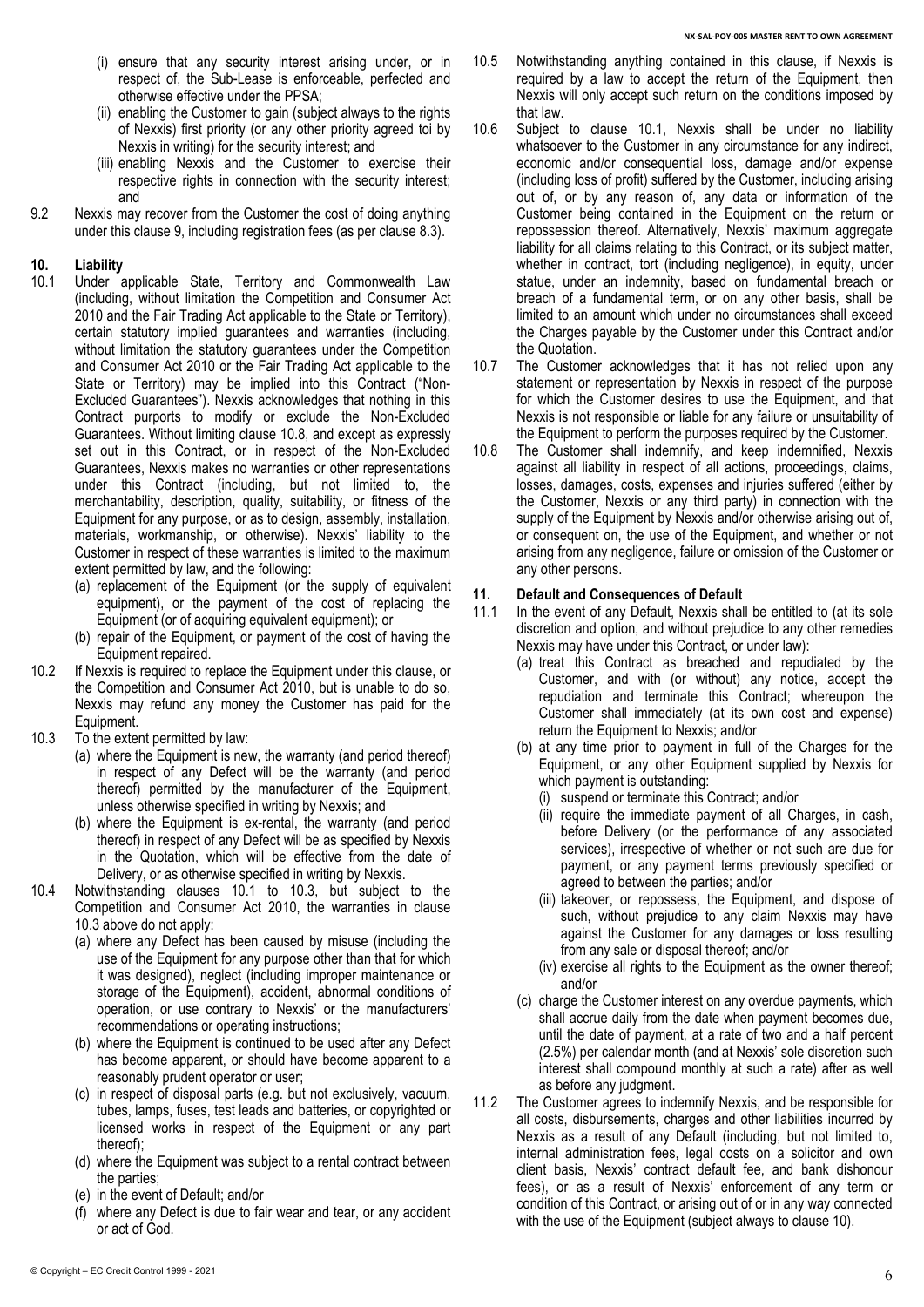## **12. Termination**

- In the event of the premature termination of this Contract (including by notification from the Customer, or as a result of Default, but excluding any breach or termination of this Contract by Nexxis):
	- (a) the Customer shall be responsible for the immediate payment of the following sums:
		- (i) all Charges due and payable up to the date of termination; and
		- (ii) all other sums owing by the Customer under this Contract (or any other contract with the Customer) as a result of the Default and termination of this Contract, including consequential damages for the loss of bargain and all loss, costs, charges and expenses incurred by Nexxis in connection with (and resulting from) the premature termination of this Contract.
	- (b) any rights the Customer may have under this Contract, and any agreements made between the parties regarding the transfer of ownership of the Equipment (as per clause 6), shall become null and void.
- 12.2 Any termination effected by Nexxis in accordance with this Contract shall not prejudice Nexxis' right to recover any unpaid Charges, and/or any other rights or remedies conferred to Nexxis, and obligations placed upon the Customer, under this Contract. Furthermore, Nexxis shall not be liable to the Customer for any loss or damage the Customer suffers because Nexxis has exercised its rights under this Contract.

### **13. Privacy Act 1988**

- 13.1 The Customer agrees for Nexxis to obtain from a credit reporting body (CRB) a credit report containing personal credit information (e.g. name, address, D.O.B, occupation, previous credit applications, credit history) about the Customer in relation to credit provided by Nexxis.
- 13.2 The Customer agrees that Nexxis may exchange information about the Customer with those credit providers and with related body corporates for the following purposes:
	- (a) to assess an application by the Customer; and/or
	- (b) to notify other credit providers of a default by the Customer; and/or
	- (c) to exchange information with other credit providers as to the status of this credit account, where the Customer is in default with other credit providers; and/or
	- (d) to assess the creditworthiness of the Customer including the Customer's repayment history in the preceding two years.
- 13.3 The Customer consents to Nexxis being given a consumer credit report to collect overdue payment on commercial credit.
- 13.4 The Customer agrees that personal credit information provided may be used and retained by Nexxis for the following purposes (and for other agreed purposes or required by):
	- (a) the supply of Equipment; and/or
	- (b) analysing, verifying and/or checking the Customer's credit, payment and/or status in relation to the supply of Equipment; and/or
	- (c) processing of any payment instructions, direct debit facilities and/or credit facilities requested by the Customer; and/or
	- (d) enabling the collection of amounts outstanding in relation to the Equipment.
- 13.5 Nexxis may give information about the Customer to a CRB for the following purposes:
	- (a) to obtain a consumer credit report;
	- (b) allow the CRB to create or maintain a credit information file about the Customer including credit history.
- 13.6 The information given to the CRB may include:
	- (a) personal information as outlined in 13.1 above;
	- (b) name of the credit provider and that Nexxis is a current credit provider to the Customer;
	- (c) whether the credit provider is a licensee;
	- (d) type of consumer credit;
- (e) details concerning the Customer's application for credit or commercial credit (e.g. date of commencement/termination of the credit account and the amount requested);
- (f) advice of consumer credit defaults, overdue accounts, loan repayments or outstanding monies which are overdue by more than sixty (60) days and for which written notice for request of payment has been made and debt recovery action commenced or alternatively that the Customer no longer has any overdue accounts and Nexxis has been paid or otherwise discharged and all details surrounding that discharge (e.g. dates of payments);
- (g) information that, in the opinion of Nexxis, the Customer has committed a serious credit infringement;
- (h) advice that the amount of the Customer's overdue payment is equal to or more than one hundred and fifty dollars (\$150).
- 13.7 The Customer shall have the right to request (by email) from Nexxis:
	- (a) a copy of the information about the Customer retained by Nexxis and the right to request that Nexxis correct any incorrect information; and
	- (b) that Nexxis does not disclose any personal information about the Customer for the purpose of direct marketing.
- 13.8 Nexxis will destroy personal information upon the Customer's request (by email) or if it is no longer required unless it is required in order to fulfil the obligations of this agreement or is required to be maintained and/or stored in accordance with the law.
- 13.9 The Customer can make a privacy complaint by contacting Nexxis via email. Nexxis will respond to that complaint within seven (7) days of receipt and will take all reasonable steps to make a decision as to the complaint within thirty (30) days of receipt of the complaint. In the event that the Customer is not satisfied with the resolution provided, the Customer can make a complaint to the Information Commissioner at www.oaic.gov.au.

#### **14. Change in Control**

- 14.1 The Customer shall give Nexxis not less than fourteen (14) days prior written notice of any proposed change of ownership of the Customer and/or any other change in the Customer's details (including but not limited to, changes in the Customer's name, addresses, contact phone or fax number/s, or business practice). The Customer shall be liable for any loss incurred by Nexxis as a result of the Customer's failure to comply with this clause.
- 14.2 The Customer shall notify Nexxis immediately if any judgement or order is levied against the Customer, or property of the Customer, or if a petition is presented for the liquidation of the Customer, or an administrator or receiver is appointed or a scheme of arrangement is proposed.

## **15. General**

- This Contract, and related Quotation, constitute the entire agreement between the parties with respect to the Equipment, and:
	- (a) shall not be amended except with Nexxis' consent in writing. The Customer agrees that Nexxis may amend any term or condition of this Contract at any time. If Nexxis makes such amendment, it will notify the Customer in writing of such, and require the Customer to accept the amendment in writing before such amendment will take effect. The Customer:
		- (i) will be taken to have accepted such amendment if the Customer makes subsequent payment of any Charges payable by the Customer under this Contract; or
		- (ii) may terminate this Contract, without suffering any liability for doing so hereunder, in the event the Customer notifies Nexxis in writing that it does not accept such amendment.
	- (b) shall prevail to the extent of any inconsistency with any other document or agreement between the parties; and
	- (c) shall be governed in all respects by the laws of Western Australia, and the jurisdiction thereof shall apply to any dispute arising out of this Contract; and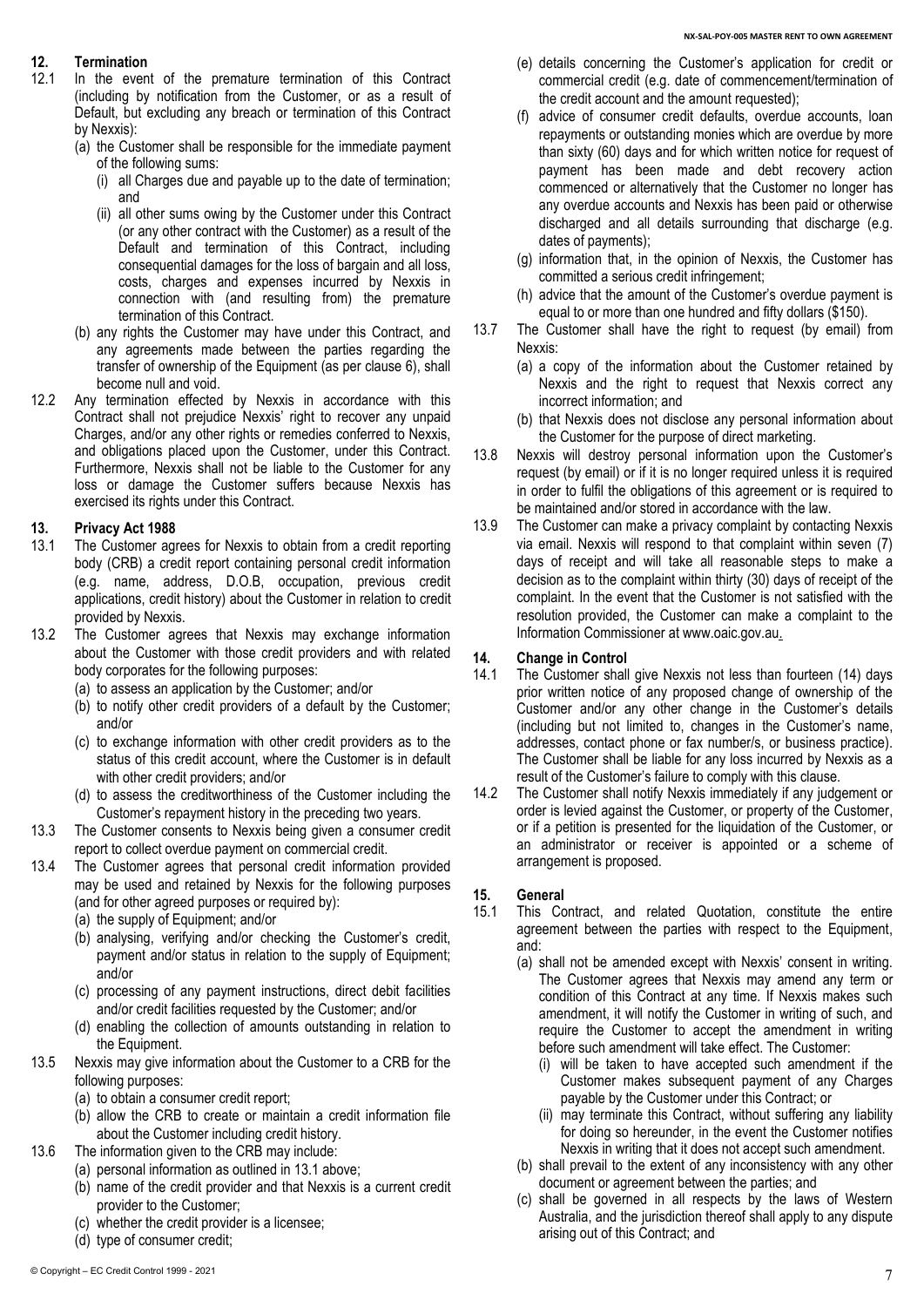- (d) references to any laws or regulations in this Contract include references to amended, replacement and successor provisions thereof.
- 15.2 Both parties agree that any disputes arising from the leased use of the Equipment (except in regard to payment of Charges or associated costs and fees) shall be negotiated with the view to settlement with the assistance of the Hire and Rental Industry Association Limited before litigation is pursued.
- <span id="page-7-0"></span>15.3 Both parties undertake to do anything, such as obtaining consents and promptly signing any documents and/or providing any information (and such information must be complete, accurate and up-to-date in all respects), which the other party may reasonably require in order to enforce any rights, or satisfy any obligation, under this Contract, including in order for Nexxis to:
	- (a) register a financing statement, or financing change statement, in relation to a security interest on the Personal Property Securities Register, and:
		- (i) that such security interest is enforceable, perfected and otherwise effective under the PPSA); and
		- (ii) that Nexxis is enabled to gain first priority (or any other priority agreed to by Nexxis in writing) for the security interest; and
		- (iii) that Nexxis is enabled to exercise rights in connection with the security interest.
	- (b) register any other document required to be registered by the PPSA; or
	- (c) correct a defect in a statement referred to in sub-clauses [\(a\)](#page-7-0) or [\(b\)](#page-7-1) above.
- <span id="page-7-1"></span>15.4 The failure by Nexxis to enforce any provision of this Contract shall not be treated as a waiver of that provision, nor shall it affect Nexxis' right to subsequently enforce that provision. If any provision of this Contract shall be invalid, void, illegal or unenforceable the validity, existence, legality and enforceability of the remaining provisions shall not be affected, prejudiced or impaired.
- 15.5 The rights and remedies of Nexxis under this Contract are in addition to, and not in substitution for, Nexxis' rights and remedies under law (including the PPSA), and Nexxis may choose (at its sole discretion) whether to exercise rights and remedies under this Contract, and/or under other law, as its sees fit.
- 15.6 All rights pertaining to industrial or intellectual property including but not limited to copyrights, patents and trademarks, are expressly reserved. The Customer shall not make any copies, or authorise any copying, of anything supplied such as software programs and operating manuals, except with the prior written authority of Nexxis, and the owner/licensor, and in accordance with the license terms (as applicable). All copies must be delivered up with the Equipment.
- 15.7 The covenants, agreement and obligations contained in this Contract will not merge or terminate upon the termination of this Contract, and to the extent that they have not been fulfilled or satisfied or are continuing obligations, they will remain in full force and effect.
- 15.8 Neither party shall be liable for any breach of this Contract due to any act of God, war, terrorism, strike, lock-out, industrial action, fire, flood, storm, or other event beyond the reasonable control of either party. Additionally, Nexxis shall not be liable for any failure to deliver the Equipment, or to perform services under this Contract if the failure arises as a consequence of embargo, inability to secure materials or labour, or any delay or failure to deliver by any freight company or delivery service, or any consequential loss or damage arising in respect of the delivery, late delivery or non-delivery of the Equipment.

15.9 The Customer warrants that it has the power to enter into this Contract, and has obtained all necessary authorisations to allow it to do so, it is not insolvent and that this Contract creates binding and valid legal obligations on it.

#### **16. Definitions**

"**Charges**" means any rental charges and/or purchase price payable for the Equipment, as agreed between the parties in accordance with claus[e 4](#page-2-2) below.

"**Contract**" means the terms and conditions contained herein, together with any Quotation, order, invoice or other document or amendments expressed to be supplemental to this Contract. In the event there are any inconsistence between the incorporated documentation (including, but not limited to, any special terms or conditions), then any conflicting term or condition contained in any Quotation, order, invoice or other document, or amendments expressed to be supplemental to this Contract, shall prevail.

"**Customer**" means the person/s or entity signing this Contract, or any person acting on behalf of, and with the authority of, the Customer (including any employees, servants and agents), as specified in this Contract, and:

- (a) if there is more than one Customer, is a reference to each Customer jointly and severally; or
- (b) any trustee acting on behalf of a Trust shall be liable personally.

"**Default**" means where the Customer:

- (c) defaults in making payment of the Charges, or stops or reverses payment thereof; or
- (d) is in breach, or fails to comply, with this Contract; or
- (e) repudiates any term or condition of this Contract, or any other agreement it has entered into with Nexxis; or
- (f) dies, becomes insolvent or subject to bankruptcy laws, calls a meeting of creditors, or being a company – enters into any scheme of arrangement with creditors or makes an assignment/compromise for the benefit of its creditors, or receivers, managers, liquidators (provisional or otherwise), administrators or any similar party is appointed in respect of the Customer (or any asset of the Customer), or has any winding up petition presented against it, or ceases to carry on business.

"**Defect**" means any defect in, damage to, or fault of, the Equipment for the purposes of clause 10.

"**Delivery**" means delivery of the Equipment to the Customer is (or the installation thereof) accordance with clause 3.1.

"**Equipment**" means all Equipment (including any items, articles, accessories, consumables, documents – including operating manuals) supplied by Nexxis to the Customer, at the Customer's request, from time to time (where the context so permits the term 'Equipment' shall include any incidental supply of services).

"**Nexxis**" means Nexxis Technology Pty Ltd, Nexxis Technology USA Corp, Nexxis Engineering PTE Ltd and its successors and assigns, or any person acting on behalf of, and with the authority of, Nexxis Technology Pty Ltd, Nexxis Technology USA Corp, Nexxis Engineering PTE Ltd.

"**Quotation**" means the letter/s or other document/s prepared by Nexxis, and submitted to the Customer, to describe the Equipment which is to be supplied, the Rental Period, addresses for Delivery and/or return, the amount or method of calculation of the Charges, and any other associated costs and expenses, and such other information and provisions as Nexxis requires.

"**Rental Period**" means the term of this Contract, as specified in the Quotation or any other document/ as provided by Nexxis to the Customer. Subject to clause 7, it ceases when title in the Equipment passes from Nexxis to the Customer.